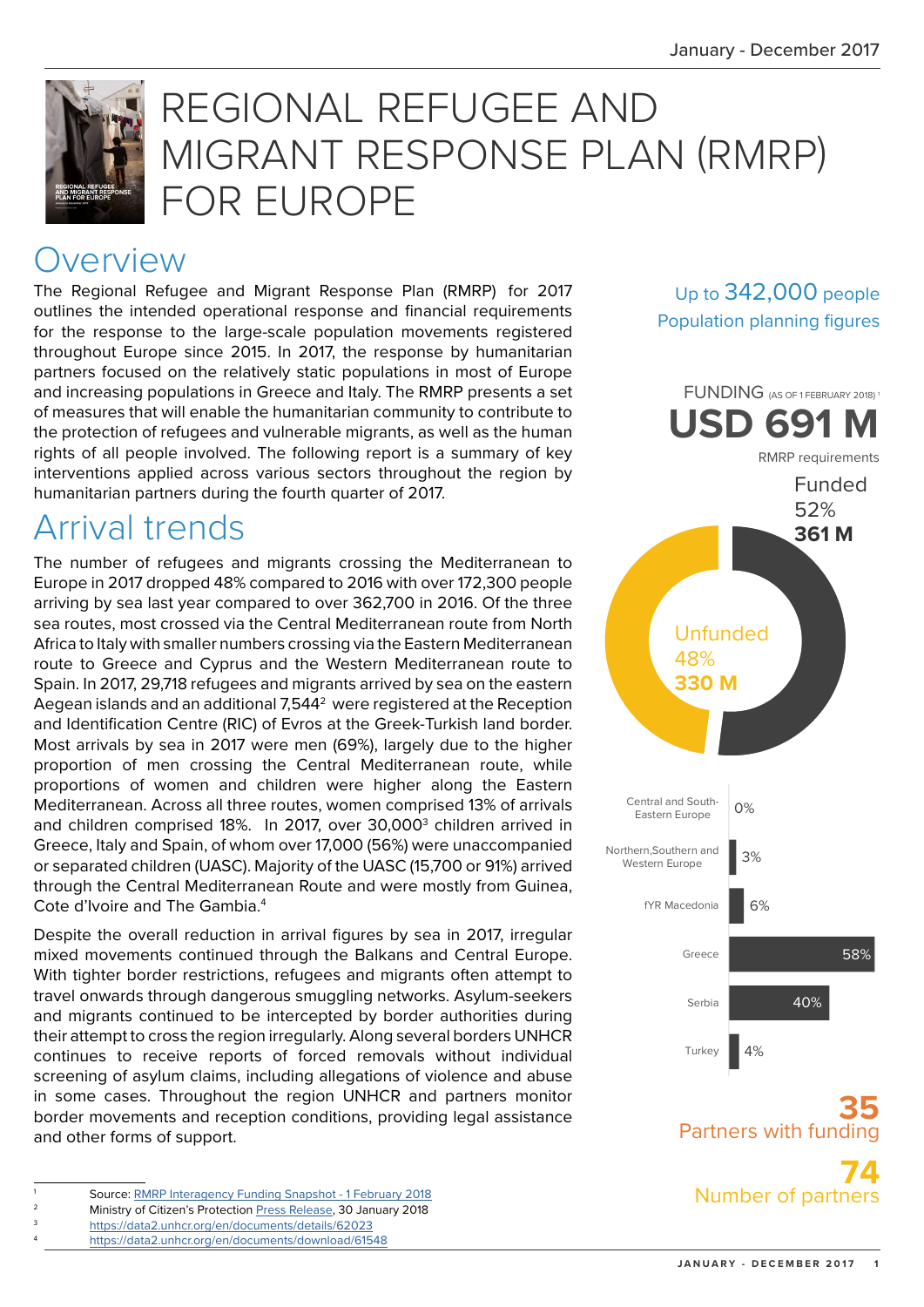#### Arrivals between January - December 2017: 178,547



## Key achievements Austria

■Italy Greece Boain Cyprus

During the last quarter of 2017, UNHCR and UNICEF conducted assessments and provided recommendations to stakeholders related to reception, the admission programme for Syrian refugees and asylum procedures. UNICEF scaled up capacity-building activities on child protection, including trainings to frontline workers and service providers in reception facilities. Amongst the needs assessments conducted were qualitative interviews carried out by UNHCR with resettled Syrian refugees to learn more about gender-specific aspects of the integration process to help shape concrete policy recommendations. UNHCR also launched its [mobile website](http://deinasylverfahren.at/en/) providing user-friendly information geared towards unaccompanied and separated children (UASC) on asylum procedures as well as provided support to the [Red Cross'](http://meinefamilie.roteskreuz.at/en/)  [website on family reunification](http://meinefamilie.roteskreuz.at/en/). Throughout 2017, UNHCR supported the Asylum Lawyers Network which could support cases before various courts at the national and European level.

## **Belgium**

In Belgium, UNHCR collaborated with the [Klarafestival](https://klarafestival.be/en) on a new project called [The Sound of Home](http://soundofhome.be/?lang=en) which offers music classes to unaccompanied refugee children, who are staying in Belgian centres.

In the 2017-2018 academic year, up to 200 UASC in Belgium will be given the chance to learn a musical instrument or to continue practicing and playing what they have learned before arriving to Belgium. The lessons are held at a local music academy near the

shelter to support integration and inclusion of the children in their immediate surroundings. UNHCR also partnered with two artists and the Brussels Philharmonic for an end of year project on integration and support for refugees. The project featured a musical production, the [Kate Daudy tent](http://www.unhcr.org/news/latest/2017/9/599190f44/kate-daudy.html) displayed inside the concert building and the projection of the UNHCR film "[Songs for the Crossing"](https://www.youtube.com/watch?v=jzeW7Lq73DA) on the façade of the Flagey building.

#### **Bulgaria**

In 2017, UNICEF continued monitoring detention facilities and identified around 500 children in need of assistance. Of those identified, over 240 UASC were provided with interpretation, legal counselling and family reunification support. As a result of strong advocacy by UNICEF and other child rights organisations, the Bulgarian government adopted legislative changes, making the detention of refugee and migrant UASC illegal. Families staying in reception and accommodation centres in Sofia and Harmanli also benefitted from Child Friendly Spaces (CFS) offered by UNICEF where over 1,000 children participated in education and recreational activities.

#### Croatia

UNICEF ensured continuous delivery of psychosocial support and recreational activities for all children at the Asylum Center in Zagreb, and supported regular health services for asylum-seeking women and children. For those in urban areas, UNICEF continued to support capacity-building activities for the inclusion of refugee and migrant children into formal education at various primary schools and kindergartens across the country.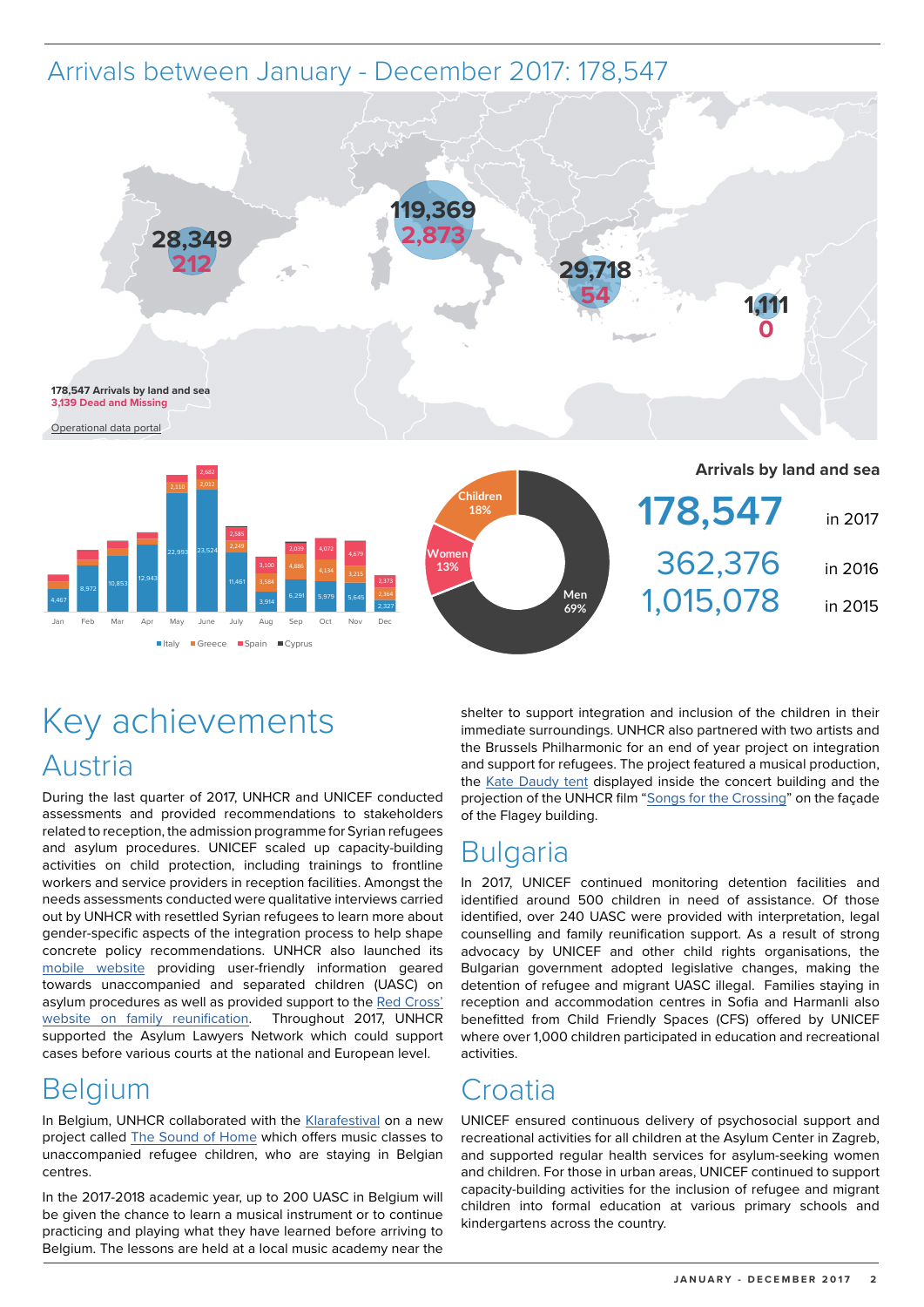#### Former Yugoslav Republic of Macedonia

Over 7,000 refugees and migrants across the country received assistance from UNHCR and partners such as the Macedonian Young Lawyers' Association, Open Gate – La Strada, City Red Cross mobile teams, Legis and Civic Development – Vaksince. Referrals and activities were also offered by UNICEF at specialised services in Child Friendly Spaces (CFS) within Transit centres. Such activities were instrumental in identifying persons with specific needs and offer them support and referrals to relevant national protection mechanisms. In partnership with MYLA legal aid and counselling on asylum was provided, as well as advocacy interventions and regular protection monitoring in all locations where refugees and migrants are present. UNFPA and UNHCR supported the drafting process. In 2017, UNICEF also supported the development of a national manual for promoting the mental health of refugee and migrant children.

Throughout 2017, the Danish Refugee Council in partnership with UNHCR provided infrastructure assistance to 10 local communities where projects are primarily motivated to strengthen understanding and social cohesion between the local population and those in need of international protection. Another project aimed to raise awareness and deepen solidarity with refugees was the publishing of "Black and White Lives", a book of cartoons on refugee stories. In December 2017, over 2,000 copies were printed in Macedonian, Albanian and English. This activity is part of the UNHCR's project "Now a refugee – Always human", funded by Directorate-General for Humanitarian Aid and Civil Protection (ECHO) and implemented by partner NGOs Center for Human Rights and Conflict Resolution and Association for Research, Education and Development (RED Center).

During September-December 2017, IOM continued to conduct referrals related to services and as part of their regular activities, provided counselling to cases who expressed consent on assisted voluntary return (AVR). Such assistance includes interpretation and psycho-social support. IOM continues to support the operation of the two reception centers "Vinojug"- Gevgelija and "Tabanovce"-Kumanovo with providing maintenance and covering utilities, ensuring proper functioning of the transit reception centers and accommodation services.

Efforts to improve waste management in Gevgelija continued with the start of [construction on the new USD 1 million landfill](https://twitter.com/UNDPMK/status/958730250460041216). Flood-prevention works also progressed along the Lipkovska River in Kumanovo, in an investment that will save the municipality more than USD 3 million in future damages. Both projects are implemented by UNDP, with funding from the Government of Japan, to support the two communities most-affected by the refugee crisis in the former Yugoslav Republic of Macedonia.

#### Germany

Together with the German Ministry of Family, UNICEF launched the revised [Minimum Protection Standards for Children,](https://www.unicef.de/informieren/materialien/minimum-protection-standarts/157828)  [Adolescents and Women Living in Refugee Centres](https://www.unicef.de/informieren/materialien/minimum-protection-standarts/157828) and presented them at 7 regional conferences to support their dissemination and implementation at state, municipal and communal level. Under the joint initiative with UNICEF, the Ministry of Family Affairs is funding protection coordinators to help the 100 refugee accommodation centres supported by UNICEF to develop, implement, monitor and evaluate protection plans based on the Standards. UNICEF developed a comprehensive, inter-disciplinary training package and a toolbox to build capacity in the refugee centres and trained a pool of 50 trainers to strengthen the capacity of centres' senior management and frontline workers, reaching over 2,100 trainees. In addition, UNICEF completed a comprehensive assessment of the monitoring systems of 25 refugee centres, their service providers and supervisory

authorities. Based on the results of this assessment, UNICEF has developed a prototype of a monitoring-tool for refugee centres.

The German Red Cross (GRC) Tracing Service is, among other things, responsible for advising and supporting refugees on all matters relating to the family reunification process. From 1 September 2017 till 31 December 2017, the GRC Tracing Service has carried out a project aiming at the improvement of their support services by offering qualified training for full-time counsellors and voluntary support workers, creating training and information materials, as well as expanding their foreign-language support capacity.

#### Greece

To help ease the overcrowded conditions of the Aegean islands' Reception and Information Centers (RICs), UNHCR in coordination with the Government transferred 17,280 authorized asylum-seekers to continue their asylum applications to the mainland and Crete in 2017. These efforts accelerated during Q4, when 7,390 were transferred up to December.

[UNHCR's Urban Accommodation Scheme](https://data2.unhcr.org/en/documents/details/61541) provided 21,435 places in apartments and buildings to refugees and asylum-seekers in 2017 around Greece. A total of 40,867 people have benefited from the programme since November 2015. In view of the limited number of available places in shelters for unaccompanied children which at 1,100 fall short of the 3,350 UASC estimated in Greece (31 December 2017, EKKA\* Statistics), UNHCR in cooperation with EKKA refer those who turn 18 from shelters to the UNHCR accommodation scheme. The young adults also receive additional support in this transitional period. In addition, UNHCR worked with national authorities to expand alternative care for older unaccompanied children through a pilot Supported Independent Living project (SIL), and through foster care in families for younger children. Furthermore, UNHCR with relevant authorities identified eligible unaccompanied children to depart from Greece to the UK in the framework of the 'Dubs Scheme' through Best Interest Determination (BID) procedures.

In 2017, UNHCR with UNFPA and KEELPNO (Hellenic Centre for Disease Control and Prevention) delivered trainings to newly recruited KEELPNO staff providing primary healthcare and conducting vulnerability assessment in the RICs of Lesvos, Chios, Samos, and Kos islands. The training focused on medical vulnerabilities, the legal framework, and the clinical management of SGBV, amongst others. UNHCR funded primary and psychosocial support services in Kara Tepe (Lesvos) and first in Souda and later Vial RIC in Chios through Medecins du Monde as well as at the polyclinic of the Municipality of Athens. UNHCR with KEELPNO concluded vaccination campaigns for children in urban accommodation and sites around Greece.

UNHCR also provides legal expertise to the Asylum Service who in 2017 supported caseworkers with on-the-job training in decision drafting and conducting interviews in over 14,100 instances. UNHCR with the Quality Department of the Asylum Service has also delivered various trainings and workshops. In 2017 UNHCR through its partners Greek Council for Refugees (GCR), Ecumenical Refugee Program and METAdrasi provided legal aid on asylum procedures, family reunification, child protection, and protection of SGBV survivors and others to over 7,100 asylum-seekers and beneficiaries of international protection. Additionally, some 3,400 people benefited from legal aid at the appeal stage of the asylum procedures from UNHCR-funded partners METAdrasi and GCR until the state-run legal aid scheme is fully operational.

UNICEF also focused on systems strengthening through partnership with various government institutions, including Ministries of Migration Policy, Labour and Education, the National Centre for Social Solidarity (EKKA) and National Ombudsman's Office with the aim of improving the overall referral and placement system for unaccompanied children. In 2017, child protection programs for refugee women and children across the mainland were consolidated, expanded and improved in collaboration with partners, reaching some 10,000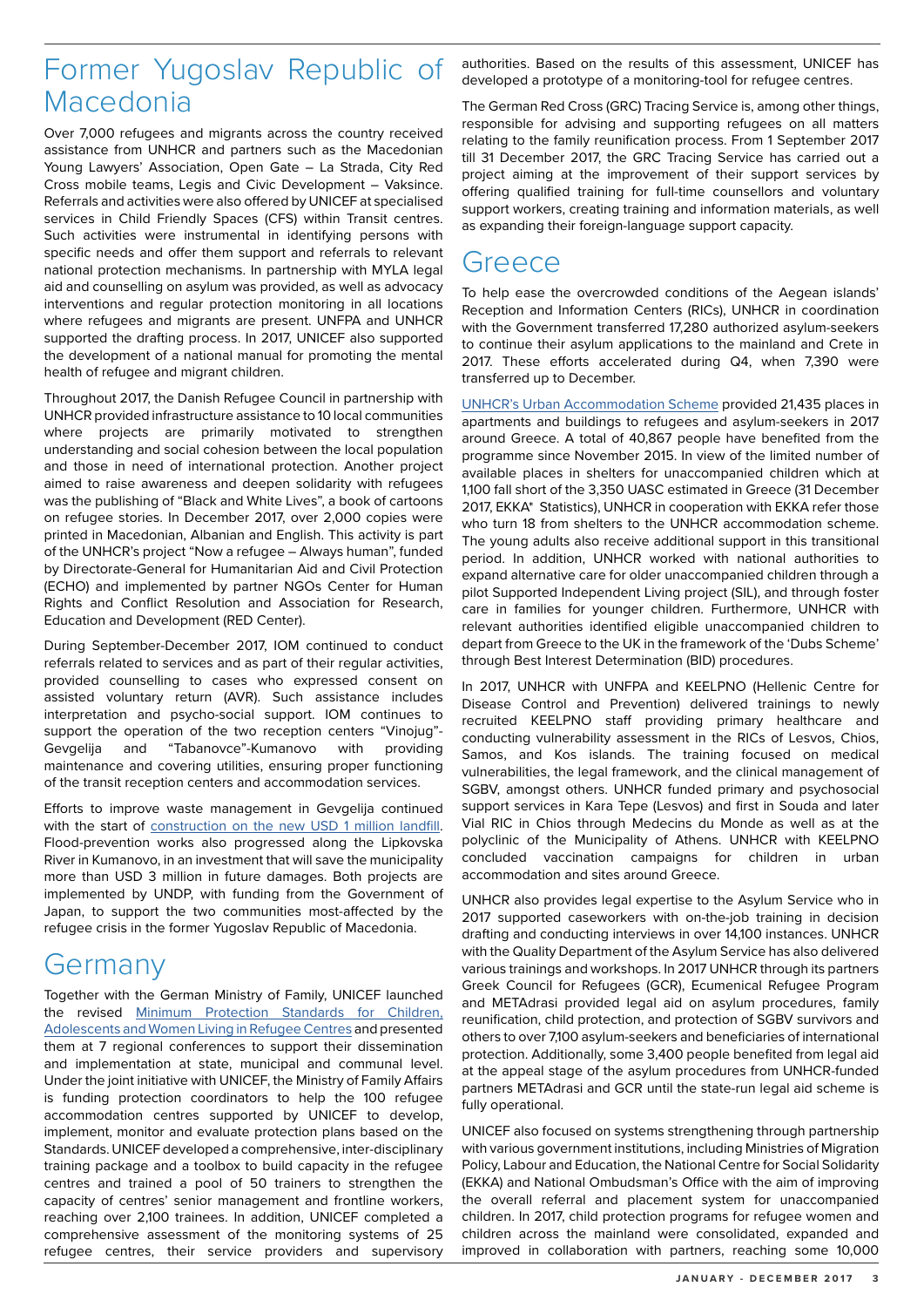children – including 950 UASC – 6,600 women and 556 front line workers. Children benefited from UNICEF's non-formal education, which also included psychosocial support, school readiness, social inclusion, life skills and language acquisition in Greek, English and mother tongues. As part of this effort, UNICEF assisted the Ministry of Education in enrolling more children in public schools with technical support, coordination, sensitization, advocacy and data collection. As a result, approximately 4,600 children 5-17 years old are enrolled in public schools through regular and reception classes, representing roughly 38% of the population of this age group in the country. Enrolment is higher, 55%, for children (5-17 years old) in urban areas.

This year, UNHCR intensified efforts in building the national capacity on SGBV prevention and response and in actively identifying and referring to relevant services people at risk and SGBV survivors. UNHCR with the General Secretariat for Gender Equality of Greece developed guidelines for the protection of women and girls to guide the response of humanitarian stakeholders during reception and asylum procedures. UNHCR trained over 1,000 staff members of national and non-Governmental actors and raised awareness amongst hundreds of refugees and migrants. UNHCR further worked with national NGOs, DIOTIMA - Centre for Research on Women Issues and the Greek Council for Refugees (GCR) for the provision of services to prevent and respond to SGBV in sites in the mainland and urban locations in Athens, and with the International Rescue Committee in Kara Tepe, Lesvos.

UNHCR in Greece provides cash assistance to asylum-seekers and refugees as part of the Greece Cash Alliance. In December, 37,600 people received assistance to meet their basic needs for the month, while a total of 55,120 have been assisted at least once since April 2017. Finally, UNHCR and the Government agreed on a transitional period of some months during which recently recognized refugees can continue to receive cash assistance and accommodation. This aims to assist their transition to self-reliance. This is all the more important with the increasing number of people recognized as refugees in Greece, nearly 10,400 in 2017.

The EU relocation program - funded by the National Program of the Asylum, Migration and Integration Fund and implemented by IOM in partnership with the Asylum Service concluded with over 21,700 asylum-seekers transferred in an organized and safe way from Greece to other EU Member States. Following the completion of the remaining relocations, the total number is expected to reach 22,000 beneficiaries shortly.

For the period September to December 2017 and with the support of DG ECHO, IOM has been operating two Safe Zones in Lesvos and Chios through Implementing Partners with capacity to accommodate UASC. During this time, IOM organized and conducted escorts of UASC from protective custody centers to so-called "Safe Zones". IOM with the support of DG ECHO has also provided accommodation to nearly 3,600 migrants and refugees in eight open accommodation facilities.

#### Ireland

The 2017 travel assistance programme, run in partnership between UNHCR, IOM and the Irish Red Cross, enabled over 150 individuals to be reunited with family members in Ireland. Of these individuals assisted to come to Ireland, majority were minors and many others had specific vulnerabilities.

### Italy

UNHCR staff are present in disembarkation areas in several locations in southern Italy, delivering information on asylum procedures to new arrivals and supporting the authorities with the identification of persons with specific needs. During the

reporting period, UNHCR staff also delivered training to reception centre staff and information sessions to asylum-seekers on the relocation programme in various locations and also liaised with the authorities to ensure prompt registration of eligible individuals. UNHCR teams in northern Italy carry out missions to land border areas, monitoring the situation of persons who are not accommodated in governmental reception facilities, and liaising with the authorities to ensure that persons of concern are provided with adequate services.

Child Protection experts deployed by UNHCR carry out regular visits to AMIF-funded UASC reception facilities in various Italian regions. During the reporting period, Child Protection experts contributed to training events aimed at UASC reception centre staff and voluntary guardians, including in collaboration with the Ombudsperson for Children and Adolescents and with UNHCR's implementing partner Defense for Children. UNICEF-supported outreach teams, including on coast guard boats and through mobile teams in urban and border areas, also provided information and referred children to protection support centres. UNICEF also provided over 1,000 hygiene kits to children which were also distributed on coast guards boats.

Over 1,660 frontline workers were trained by UNICEF on child protection in emergencies. UNICEF partnered with the Ombudsperson institutions to strengthen regional and national guardianship systems. A first group of 320 guardians were trained bringing a more coordinated and inter-disciplinary approach to the guardianship system. With UNICEF support, 2,106 adolescents participated in structured education activities. UNICEF also supported vocational and apprenticeship paths for UASC in Rome. UNICEF supported the social inclusion of UASC through the establishment of individual pathways (focusing on individual support to access services and follow-up in reception centres') and participation (increasing engagement on key on issues) using tools such as the Young Pass and Orientation Guide and Handbook.

#### Serbia

In Serbia, over 3,500 children benefitted from child protection services and material assistance in the eleven UNICEF-supported Child Friendly Spaces (CFS) and ten Mother and Baby Corners (MBC) operated together with partners. UNICEF also helped identify and refer at-risk children, including UASC, to the appropriate services – including guardianship, police (to obtain documents to claim asylum), and health and accommodation services – through eight centres for social work. As a result of UNICEF advocacy, the Child Protection Standard Operating Procedures, developed in 2016, were fully integrated by the end of 2017 in the mandatory instructions issued by the Ministry of Labour to social welfare institutions. Activities to enhance the range of Gender-Based Violence prevention, mitigation and response services were also initiated with partners. UNICEF supported the Ministry of Education and the Commissariat for Refugees and Migration to provide access to education for refugee and migrant children through coordination, system development, capacity building, and the development of a monitoring framework.

Under the strong partnership of UN agencies (UNDP, WHO, IOM and UNOPS) in the EU-funded project "Open Communities-Successful Communities", in the last quarter of 2017 UNDP addressed the most pressing issues of migration-affected local communities and institutions. Large community infrastructure upgrades of the facilities of social welfare centers, primary health centers, schools and kindergartens receiving refugee and migrant children were carried out in various municipalities. Within USAID funded Project "Enhancing local resilience to the migration crisis" UNDP completed infrastructure interventions and hydrogeological investigations aimed at improving water supply services throughout various municipalities.

Throughout the year, UNHCR and partners supported authorities daily at 23 sites around the country, in protection monitoring, identification and addressing individual's specific needs, referrals, interpretation, information and counselling. UNHCR's partner, Danish